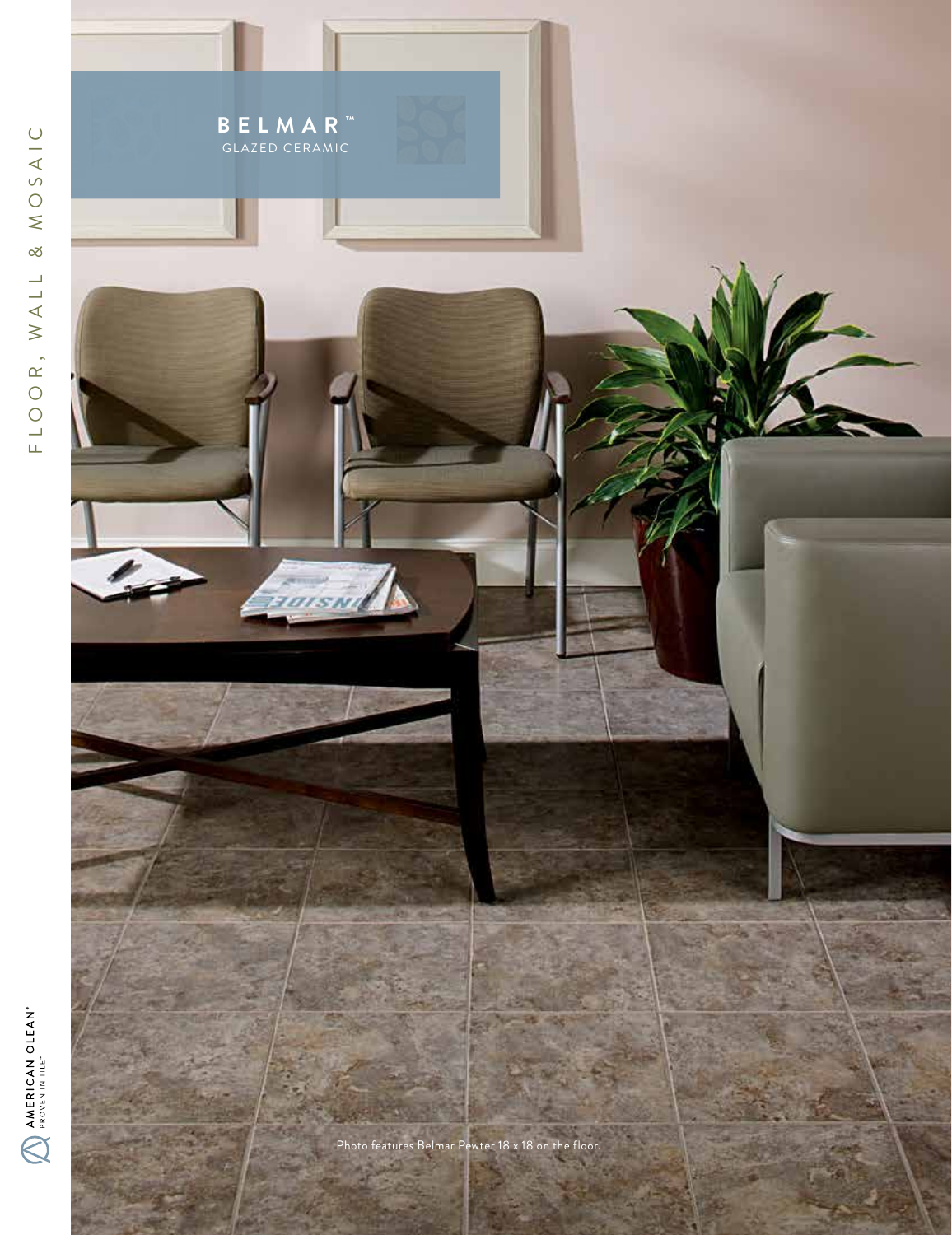# **BELMAR ™ GLAZED CERAMIC FLOOR, WALL & MOSAIC WITH REVEAL IMAGING ®**

Never before has rustic charm met sophistication quite like Belmar™. Its vivid stone texture complements the rich collection of color and design options providing the unique opportunity to create a cohesive contemporary design. Coordinating wall and mosaic tile elements offer limitless style and design opportunities for a cohesive living space. A wide size assortment reflects distinguished aesthetics. Belmar is available in a rich palette of shades and two attractive mosaic options.

### **GLAZED CERAMIC FLOOR TILE**









TORTOISE BL94



OLIVE BL92

#### **GLAZED CERAMIC WALL TILE**







# **GLAZED CERAMIC MOSAIC**



CREAM BLEND BL95 (Pearl, Cashmere, Tortoise)



EARTH BLEND BL96 (Olive, Tortoise, Pewter)

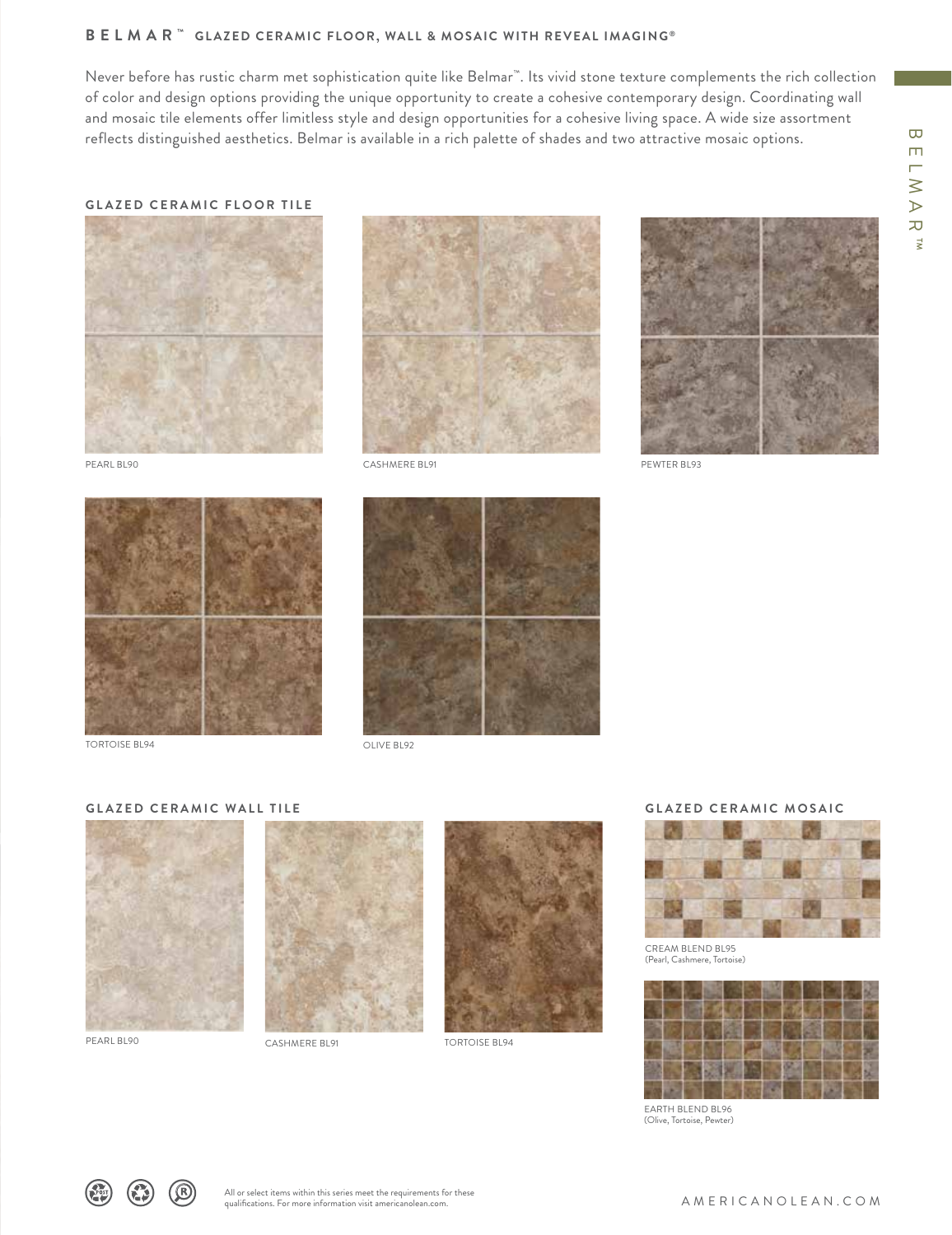$\sum_{i=0}^{n}$ Photo features Belmar<sup>™</sup> Tortoise 12 x 12 on the floor and 3 x 6 on the wall.

AMERICAN OLEAN